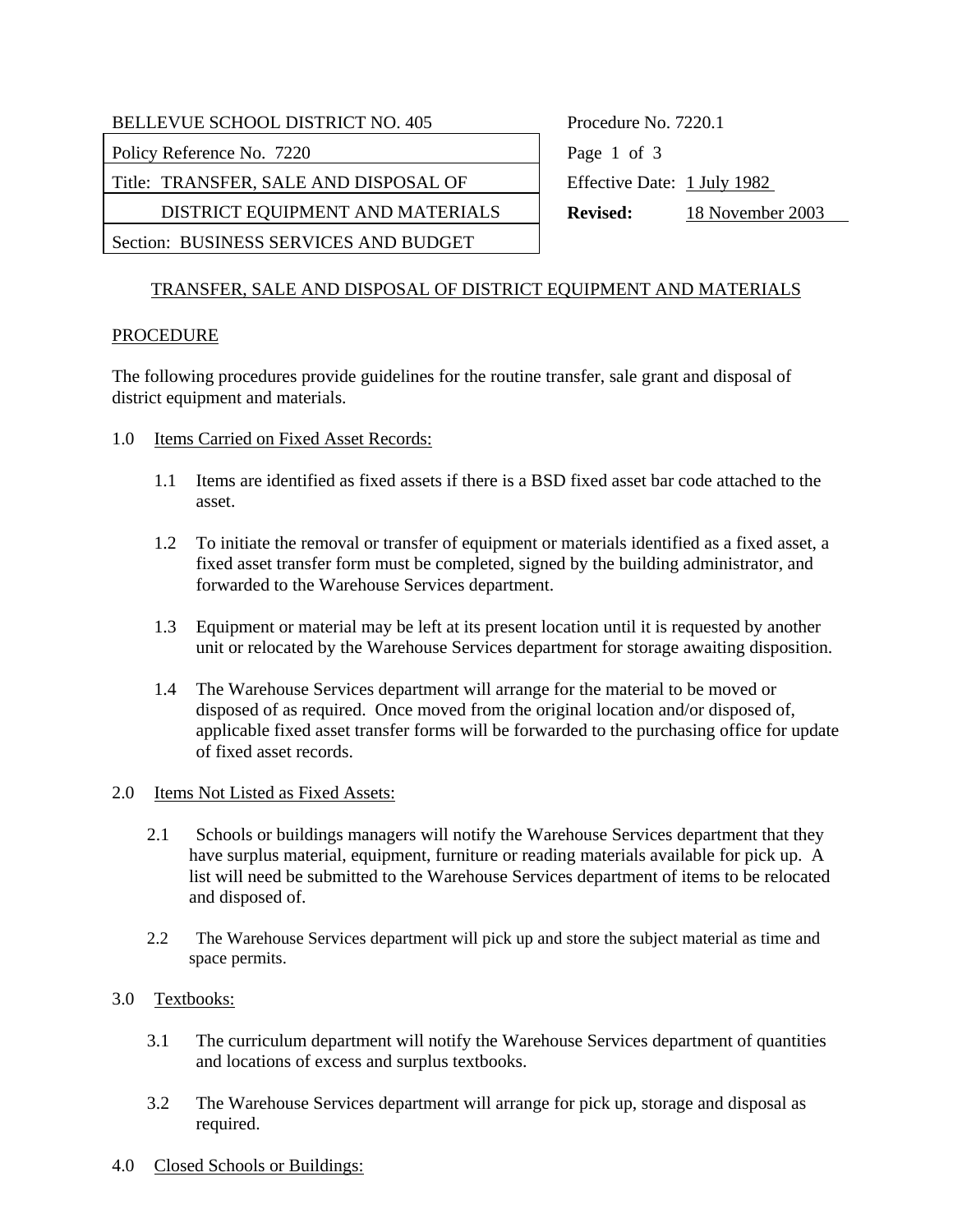| <b>BELLEVUE SCHOOL DISTRICT NO. 405</b> | Procedure No. 7220.1                |
|-----------------------------------------|-------------------------------------|
| Policy Reference No. 7220               | Page 2 of 3                         |
| Title: TRANSFER, SALE AND DISPOSAL OF   | Effective Date: 1 July 1982         |
| DISTRICT EQUIPMENT AND MATERIALS        | 18 November 2003<br><b>Revised:</b> |
| Section: BUSINESS SERVICES AND BUDGET   |                                     |

## TRANSFER, SALE AND DISPOSAL OF DISTRICT EQUIPMENT AND MATERIALS

## PROCEDURE

- 4.1 Material, equipment, furniture, text and reading material from closed schools may move to the location of the new schools or program as needed. The Warehouse Services department will work with the school principal, building manager and /or program coordinator to determine if the material or equipment needs to be moved.
- 4.2 Any excess material or equipment will be disposed of as detailed below.

## 5.0 Renovated Schools or Buildings:

- 5.1 If not replaced material, furniture, equipment, text and reading material will be stored by the Warehouse Services department and moved into the new school or building as required.
- 5.2 Replaced material, furniture, equipment, text and reading material will be stored and disposed of by the Warehouse Services department as detailed below.

## 6.0 Sale, Grant and Disposal of Surplus Material, Equipment, Furniture, Textbooks and Reading Materials:

- 6.1 Prior to disposing of any excess items, the Warehouse Services department will survey the items and determine if there is any value to the District. If so, the items will be offered to District schools, offices and units or stored for future use, if there is ongoing demand or potential use for the items, prior to initiating surplus/disposal action.
- 6.2 Items without any identified need within the District will be identified as surplus. Such items will be presented to the Board of Directors for declaration as surplus to District need prior to disposal.
- 6.3 Once identified as requiring disposal, action will be taken within State laws, regulations and guidelines to dispose of the items in accordance with RCWs 28A.335.180 and 39.3.020.
	- 6.3.1 Surplus items may be sold to any municipality or any political subdivision thereof, or the federal government on such terms as may be mutually agreeable.